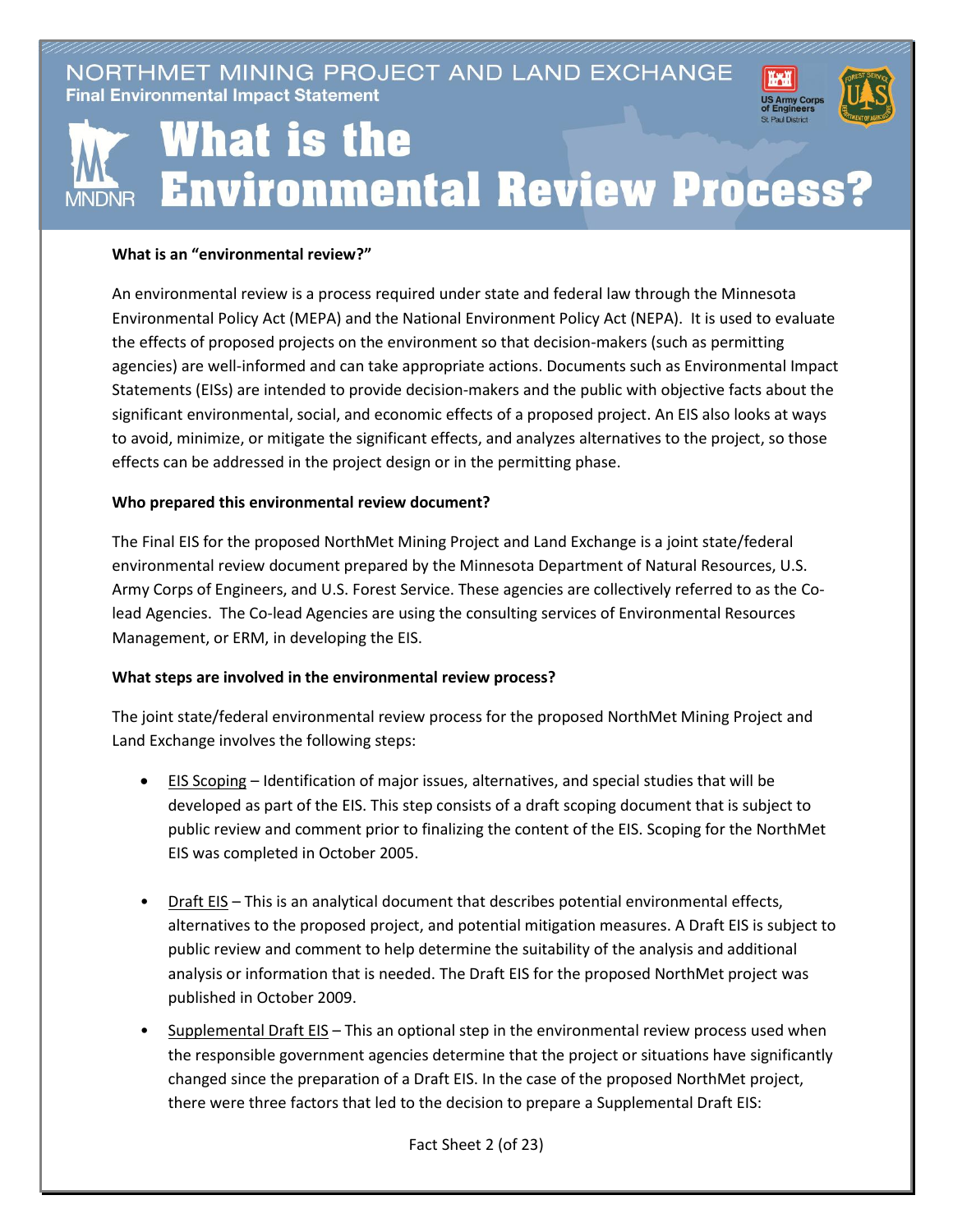- o PolyMet made significant changes to its proposed project, including adding a land exchange;
- $\circ$  The U.S. Forest Service determined an EIS would be required for the land exchange and conducted scoping in 2010; and
- o The public review of the Draft EIS identified several deficiencies that needed to be addressed.

The public was given the opportunity to review the Supplemental Draft EIS and provide comments during a 90-day comment period. The Co-lead Agencies considered the comments in determining if additional analysis was needed.

- Final EIS The NorthMet Mining Project and Land Exchange Final EIS responds to all substantive comments received during the public review period for the Draft EIS and Supplemental Draft EIS and provides additional analysis or information. A 30-day public review period accompanies the Final EIS.
- Determination of Adequacy This step is conducted only by the state agency. During this step, the Minnesota Department of Natural Resources will determine if the Final EIS for the NorthMet Mining Project and Land Exchange is adequate. Final state and local government approvals and permit decisions cannot be granted unless and until the Final EIS has been deemed adequate.
- Record of Decision (ROD) This step is conducted by the lead federal agencies. It is the final step of the federal environmental review process.
	- $\circ$  In drafting its ROD, the U.S. Army Corps of Engineers will balance reasonably foreseeable benefits and detriments of the project in considering the permit decision.
	- $\circ$  The U.S. Forest Service is to publish a Draft ROD which will document that agency's draft decision on the land exchange. The legal notice will initiate a 45-day "objection" period pursuant to the regulations at 36 C.F.R. Part 218, Subparts A and B. Once any objections are addressed, the U.S. Forest Service will issue a ROD for the land exchange portion of PolyMet's proposal.

The State of Minnesota's permitting process is separate from the environmental review and decisions happen only after a Determination of Adequacy has been issued for a project. Permits contain specific provisions, such as pollution limits, as well as other conditions like monitoring, maintenance, and reporting requirements.

**For more information about the environmental review process of the NorthMet Mining Project and Land Exchange, see the Executive Summary, Chapter 1.0 (Introduction), and Chapter 2.0 (EIS Development) of the Final EIS. Also, refer to additional Fact Sheets about the NorthMet Mining Project and Land Exchange Final EIS:**

- **1. Project and Land Exchange Overview**
- **2. What is the Environmental Review Process?**
- **3. What's Changed since the Draft EIS?**
- **4. What's Changed since the Supplemental Draft EIS?**
- **5. Supplemental Draft EIS Comment Response Process**
- **6. Effective Commenting on the Final EIS**